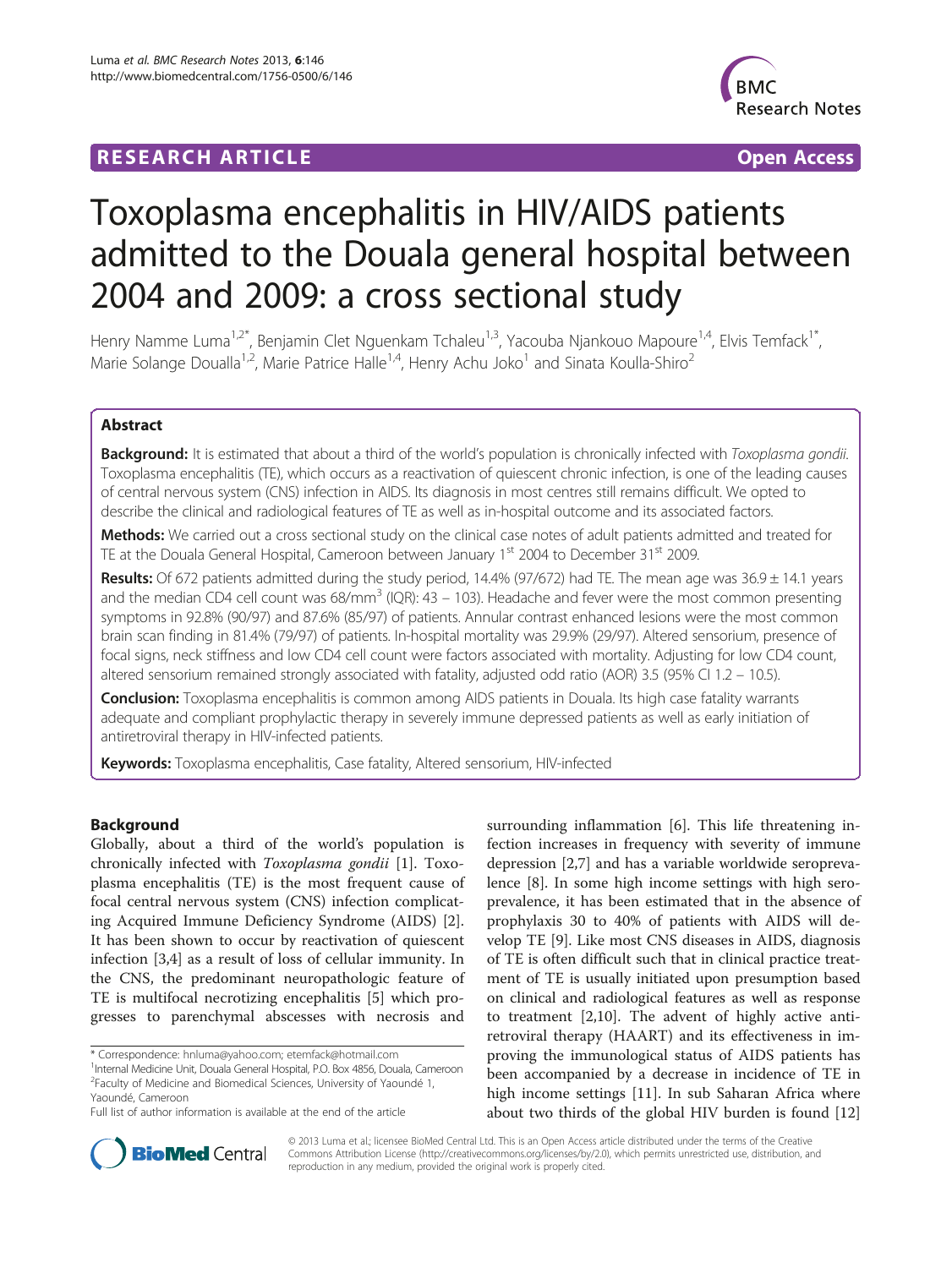the picture might be different because many patients still present with severe immune depression and HAART coverage is not yet universal. More so, access to health care is limited, a situation which might underestimate the burden of TE in AIDS. This was the impetus behind this hospital based study whose aim was to define the clinical and radiological features of patients with TE, determine in-hospital outcome and its associated factors.

## **Methods**

#### Study setting

The study was carried out at the Douala General Hospital (DGH), a tertiary referral hospital in Douala, the largest city in Cameroon. It has a capacity of 320 beds and is the most specialised in the sub region. Prior to the study, local institutional ethical clearance of the Douala General Hospital was sought and obtained. At the DGH, HIV diagnosis is made according to guidelines of the Cameroon National AIDS control programme [[13\]](#page-4-0) by antibodies detection on two successive samples using a third generation ELISA test BIOREX® (Biorex Diagnostics Limited, Antrim, United Kingdom). If both are positive, a third sample is collected and tested using Genie® III HIV-1/HIV-2 Assay (Bio-Rad Diagnostics, France) to specify whether HIV 1 or HIV 2. These three tests if positive, the patient is declared positive for HIV. In case of any discordance, testing is done with Western blot (New LAV blot, Diagnostics, Pasteur). In this institution, diagnosis of CNS disease follows an algorithm that uses clinical, biological and radiological features as well as patient response to treatment. When a patient presents with clinical signs and/or symptoms relevant to CNS disease, firstly a computerised tomographic (CT) brain scan is done in search of space occupying lesions and/or signs of raised intracranial pressure (IP). In the absence of space occupying lesions, raised IP or any contraindication, a lumbar tap is then done for cerebrospinal fluid analysis.

## Study population and diagnosis of TE

We carried out a cross sectional analysis of the files of all adult (>18 years) HIV-1 patients admitted in the internal medicine unit of the DGH and treated for TE during the period spanning January  $1<sup>st</sup>$  2004 and December  $31<sup>st</sup>$  2009. The diagnosis of TE was presumed when a patient presented with symptoms (headache, seizures, fever, and altered sensorium) and/or signs (neck stiffness, focal signs) together with single or multiple ring enhanced lesions on CT scan imaging. The diagnosis was only confirmed when a patient improved on antitoxoplasma treatment which is mainly cotrimoxazole in our centre. From the files of these patients, we collected socio-demographic, clinical, radiological information relevant to our study on a case reporting form (CRF).

#### Data analysis

The data from the CRF was entered into Epidata 3.1 and exported to STATA 11.2 (Stata Corporation, College Station, Texas) for analysis. Clinical and radiological features were categorised as either present or absent, expressed as a percentage of the study population and reported with their 95% confidence interval (95% CI). The main outcome of interest was in-hospital death which was expressed as a percentage of the study population to obtain case fatality rates, it was then categorised as present or absent and through Mantel Haenszel method measure of association with covariates was done. Odd ratios (OR) with their 95% CI were presented. A threshold of association was defined for a two sided p value of less than 0.05.

## Results

#### Characteristics of study population

During the study period, 672 HIV infected patients were admitted to the Internal Medicine unit of who 97 fulfilled eligibility for the study, giving a prevalence of toxoplasma encephalitis of 14.4% (97/672). Of the 97, 52.6% (51/97) were females (Table 1). The mean age of the study population was  $36.9 \pm 14.1$  years and median CD4 cell count was 68/mm<sup>3</sup> [Interquartile range (IQR):  $43 - 103$ ], with 73.2%  $(71/97)$  having less than  $100$  cells/mm<sup>3</sup>. Men had lower mean CD4 cell counts than women ( $p < 0.001$ ).

#### Clinical and radiological features of patients with TE

Fever and headache were the most common symptoms (Table [2\)](#page-2-0). Neck stiffness was found in 15.5% of patients

Table 1 General characteristics of 97 HIV infected patients with presumed toxoplasma encephalitis

| Age groups                         | N(%)      |
|------------------------------------|-----------|
| $30$                               | 37 (38.1) |
| $30 - 39$                          | 26 (26.8) |
| $40 - 49$                          | 17(17.5)  |
| $50 - 59$                          | 11(11.3)  |
| $>60$                              | 6(6.2)    |
| Sex                                |           |
| Male                               | 46 (47.4) |
| Female                             | 51 (52.6) |
| Marital status                     |           |
| Single                             | 27(27.8)  |
| Married                            | 69 (71.1) |
| Divorced                           | 1(1.0)    |
| CD4 cell count per mm <sup>3</sup> |           |
| < 50                               | 29 (29.9) |
| $50 - 99$                          | 42 (43.3) |
| >100                               | 26 (26.8) |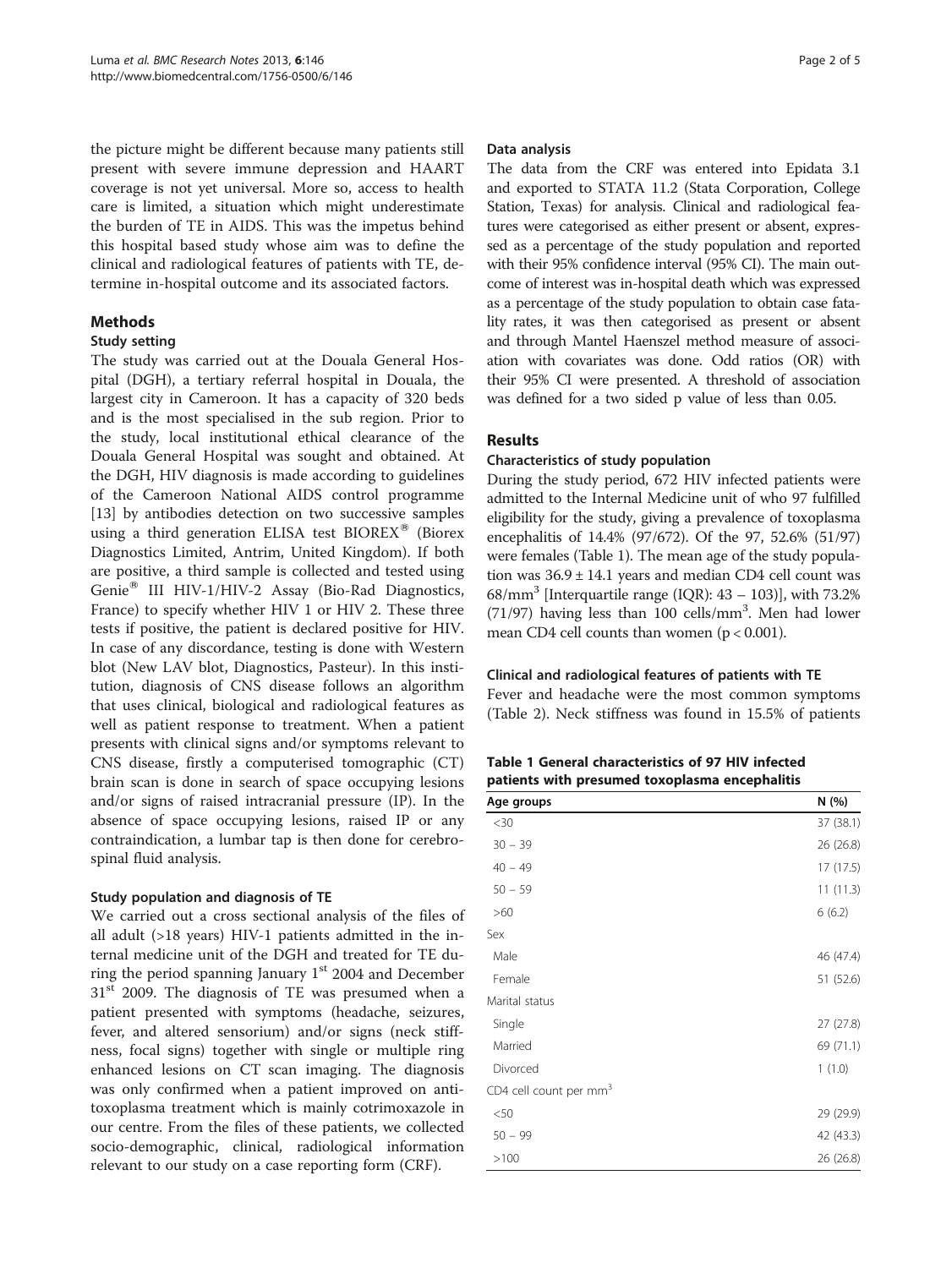#### <span id="page-2-0"></span>Table 2 Clinical presentation, head CT scan findings and median CD4 counts of 97 HIV positive patients with presumed toxoplasma encephalitis

|                                 |    | N Prevalence | 95% Confidence<br>Interval (CI) | Median CD4<br>count (IQR) |
|---------------------------------|----|--------------|---------------------------------|---------------------------|
| Symptoms                        |    |              |                                 |                           |
| Headache                        | 90 | 92.8         | $87.5 - 98.0$                   | $67(41 - 92)$             |
| Fever                           | 85 | 87.6         | $80.9 - 94.3$                   | $61(41 - 90)$             |
| Seizure                         | 56 | 57.7         | $47.7 - 67.7$                   | $47(28 - 71)$             |
| Altered sensorium               | 23 | 23.7         | $15.1 - 32.3$                   | $29(17 - 41)$             |
| Clinical signs                  |    |              |                                 |                           |
| Focal signs                     | 64 | 65.9         | $56.4 - 75.6$                   | $53(32 - 73)$             |
| Neck stiffness                  | 15 | 15.5         | $8.1 - 22.8$                    | $33(27 - 43)$             |
| CT Scan findings                |    |              |                                 |                           |
| Annular<br>enhancement          | 79 | 81.4         | $73.6 - 89.3$                   | $58(36 - 87)$             |
| Nodular<br>enhancement          | 3  | 3.1          | $0.4 - 6.6$                     | $33(12 - 45)$             |
| Pre-suppurative<br>encephalitis | 15 | 15.5         | $8.1 - 24.0$                    | $60(41 - 89)$             |

and these patients had the lowest median CD4 cell count (Table 2). On CT scan, patients who presented with nodular enhanced lesions also had the lowest median CD4 cell count (Table 2).

## In-hospital outcome of patients with TE and its associated factors

A total of 29 patients died giving a case fatality rate of 29.9% (Table 3). Their median CD4 cell count was  $41/mm<sup>3</sup>$ (IQR: 24 – 75). Men were more likely to die than women though this was not statistically significant (Table 3). The presence of altered sensorium, focal signs, neck stiffness and low CD4 cell count were all predictors of mortality (Table 3). After adjusting for low CD4 count, altered sensorium remained strongly associated with fatality, adjusted odd ratio (AOR) 3.5 (95% CI 1.2 – 10.5, p = 0.02).

## **Discussion**

Our study showed that the prevalence of TE among HIV infected patients was 14.4%, a finding similar to that of another study [[14](#page-4-0)]. It has been shown that in situations of severe immune deficiency the prevalence of TE reflects that of latent toxoplasma infection [\[15](#page-4-0)]. Seroprevalence of anti-toxoplasma antibodies which is a proxy of the burden of latent infection could predict the burden of TE especially in areas with high HIV prevalence. In one recent study in Cameroon, the seroprevalence of toxoplasma antibodies in HIV/AIDS patients was a high 69.9% [[16](#page-4-0)]. In this setting where HAART coverage is low [[17\]](#page-4-0) and HIV patients still present with severe immune deficiency, TE might be a major cause of morbidity and mortality whose real picture is still unclear. This

|                         | N  | Number<br>of death | % Death of study<br>population | OR<br>(95% CI)       | P value  |
|-------------------------|----|--------------------|--------------------------------|----------------------|----------|
| Age                     |    |                    |                                |                      |          |
| <40                     | 63 | 22                 | 22.7                           | 1                    | 0.1      |
| >40                     | 34 | $\overline{7}$     | 7.2                            | $0.5(0.2 - 1.3)$     |          |
| Sex                     |    |                    |                                |                      |          |
| Female                  | 51 | 11                 | 11.8                           | 1                    | 0.06     |
| Male                    | 46 | 18                 | 18.6                           | $2.3(0.9 - 5.8)$     |          |
| Altered sensorium       |    |                    |                                |                      |          |
| No                      | 74 | 16                 | 16.5                           | 1                    | 0.002    |
| Yes                     | 23 | 13                 | 13.4                           | $4.7$ $(1.6 - 13.5)$ |          |
| Focal signs             |    |                    |                                |                      |          |
| <b>No</b>               | 33 | $\overline{4}$     | 4.1                            | 1                    | 0.006    |
| Yes                     | 64 | 25                 | 25.8                           | $4.6$ (1.4 - 15.6)   |          |
| Seizures                |    |                    |                                |                      |          |
| <b>No</b>               | 41 | $\overline{7}$     | 7.2                            | 1                    | 0.02     |
| Yes                     | 56 | 22                 | 22.7                           | $3.1(1.1 - 8.6)$     |          |
| Neck stiffness          |    |                    |                                |                      |          |
| <b>No</b>               | 82 | 21                 | 21.6                           | 1                    | 0.03     |
| Yes                     | 15 | 8                  | 8.2                            | $3.3(1.1 - 10.2)$    |          |
| CD4 cell count          |    |                    |                                |                      |          |
| $>100/mm^3$             | 26 | 3                  | 3.1                            | 1                    | 0.001    |
| $<$ 100/mm <sup>3</sup> | 71 | 26                 | 26.8                           | $4.4(1.5 - 16.9)$    |          |
| <b>Total</b>            | 97 | 29                 | 29.9                           | $\prime$             | $\prime$ |

therefore calls for systematic primary anti-toxoplasma prophylaxis for patients with low CD4 counts.

Clinically, patients with TE usually have a sub-acute presentation over several weeks with symptoms and signs usually limited to the CNS including headaches, fever, psychomotor or behavioural abnormalities, confusion, focal signs and seizures [\[18\]](#page-4-0). In our study, headaches and fever were the most common symptoms. Other studies similarly found headaches and fever present in over 50% of patients [[14,19\]](#page-4-0). The prevalence of seizures in our study was similar to that of a Malian study [[20](#page-4-0)] but higher than that in another town in Cameroon [\[21\]](#page-4-0). This difference might be because of the referral nature of our institution whereby seizures being a dramatic clinical presentation, patients are more easily referred. The occurrence of focal signs in our study was concordant with that of other studies [[20](#page-4-0)-[22](#page-4-0)]. In view of the above findings, CNS symptoms and signs in an HIV infected patient should be promptly investigated and early empirical treatment for possible TE commenced [\[23\]](#page-4-0).

Brain CT scan examination has been shown to be the most useful means by which the diagnosis of TE could be presumed [[14\]](#page-4-0). All our patients had a brain scan; this is not always the case in most hospitals in Cameroon due to lack of CT scan machines. In such cases, empirical treatment is advised even though it might lead to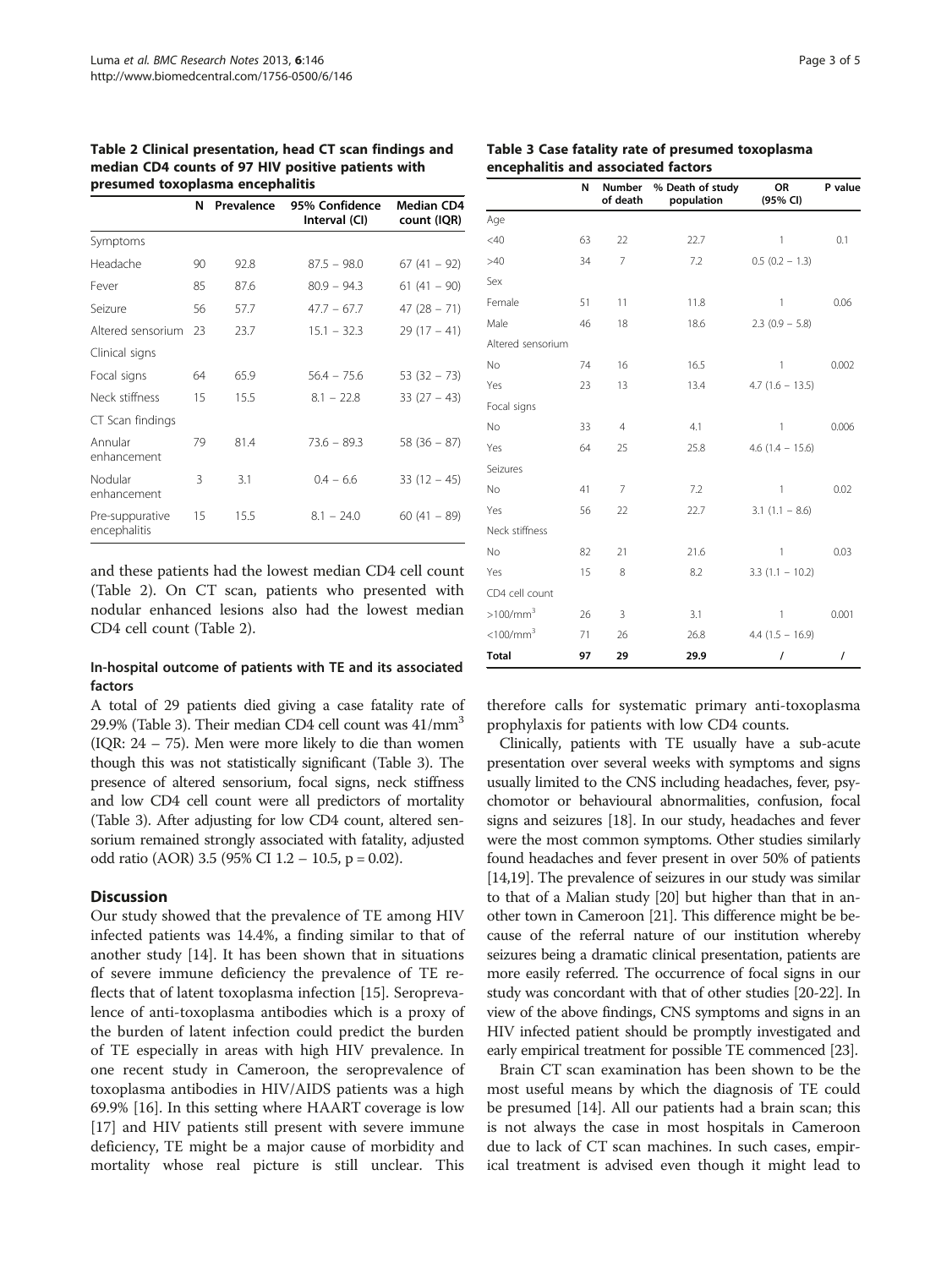<span id="page-3-0"></span>multiple drug administration targeting numerous differential diagnoses especially as the clinical picture of TE varies and is not specific. This approach however could help reduce TE –associated mortality. On the other hand, CT scan findings are not pathognomonic: differential diagnoses include tuberculoma and primary CNS lymphoma depending on the setting [\[23](#page-4-0)]. The typically described ring enhancing lesion was found in 81.4% of our patients, similar to another study [[22](#page-4-0)].

TE is more common in the advanced stage of HIV disease when CD4 count is low [2,7]. The risk of opportunistic infections increases markedly when values fall below  $200/mm^3$  [[15](#page-4-0)]. Many studies have reported a significant relationship between CD4 cell counts of less than 100 cells/mm<sup>3</sup> and the development of TE  $[2,7]$ : 73.2% of our patients had CD4 counts of less 100/mm<sup>3</sup>.

The case fatality was 29.9% in our study. Though similar to that in other studies [\[14,22](#page-4-0)] such high case fatality was surprising because the disease can be prevented by adequate prophylactic therapy and more so treatment is readily available [[24](#page-4-0)]. In our setting, this high case fatality could be explained by the fact that on the one hand, most physicians neglect primary prevention of TE and on the other, patients on prophylaxis may not be compliant with their treatment. Furthermore, empirical treatment even when indicated is usually commenced late because many patients seek medical care only when their clinical state markedly deteriorates. This therefore warrants continued awareness by health care providers on primary prevention and early treatments as this could considerably reduce mortality. Low CD4 count was a predictor of mortality and irrespective of CD4 count, altered sensorium, an index of severe CNS disease was independently associated with mortality. This is a reflection of the health system of our setting where patients only seek care when their disease is at the terminal stage. Patients' sensitisation on the importance of early medical care as well as the reorganisation of the health system to ease access to care, are important steps to reduce TE-associated mortality.

There were some limitations in our study. The diagnosis of TE which remains presumptive may have led to under estimation or over estimation of the burden of TE. Response to treatment which was used as an index to confirm diagnosis of TE was useful only for patients with good response suggesting that some deaths might have been due to a cause other than TE. Moreover, information on anti-toxoplasma prophylaxis and HAART were not included in our analysis because they were consistently not available in patient records.

## Conclusion

TE is a common cause of morbidity and mortality among severely immune depressed HIV-infected patients in Cameroon. Though relatively easy to treat, a definitive diagnosis of TE is still difficult in most centres in Cameroon. The case fatality rate of TE is high; hence primary prophylaxis with adequate compliance should be instituted among patients with severe immune depression as well as early initiation of antiretroviral therapy in HIVinfected patients to avoid severe immune depression.

#### Competing interest

The authors declare no conflict of interest.

#### Authors' contributions

HNL, BCNT, YNM, ET and SKS designed the study. BCNT, YNM and HAJ collected the data. HNL and ET analysed the data and did manuscript write up, assisted by MPH and MSD. SKS, MSD and HNL proofread the manuscript. All authors agreed with the final manuscript to be submitted.

#### Acknowledgments

The authors are grateful to the personnel of the internal Medicine unit of the Douala General Hospital. Special thanks also go to the member s of the Douala Research Network (DRN) for their invaluable contribution to this piece of work.

#### Author details

<sup>1</sup> Internal Medicine Unit, Douala General Hospital, P.O. Box 4856, Douala Cameroon. <sup>2</sup> Faculty of Medicine and Biomedical Sciences, University of Yaoundé 1, Yaoundé, Cameroon.<sup>3</sup>Université des Montagnes, Bagangté, Cameroon.<sup>4</sup> Faculty of Medicine and Pharmaceutical Sciences, University of Douala, Douala, Cameroon.

#### Received: 12 December 2012 Accepted: 20 March 2013 Published: 12 April 2013

#### References

- 1. Prandota J: The importance of toxoplasma gondii infection in diseases presenting with headaches. Headaches and aseptic meningitis may be manifestations of the jarisch-herxheimer reaction. Int J Neurosci 2009, 119(12):2144–2182.
- 2. Luft BJ, Remington JS: Clinical infectious diseases: an official publication of the infectious diseases society of America. Toxoplasmic encephalitis in AIDS 1992, 15(2):211–222.
- 3. Saadatnia G, Golkar M: A review on human toxoplasmosis. Scand J Infect Dis 2012, 44(11):805–814.
- 4. Goncharov DB, Gubareva EV, Kobets NV, Domonova EA, Ievleva ES: Toxoplasmosis in HIV infection: invasion reactivation criteria. Zh Mikrobiol Epidemiol Immunobiol 2012, 4(88):92–p. 92.
- 5. Mamidi A, DeSimone JA, Pomerantz RJ: Central nervous system infections in individuals with HIV-1 infection. J Neurovirol 2002, 8(3):158-167.
- 6. Skiest DJ, Erdman W, Chang WE, Oz OK, Ware A, Fleckenstein J: SPECT thallium-201 combined with toxoplasma serology for the presumptive diagnosis of focal central nervous system mass lesions in patients with AIDS. J Infect 2000, 40(3):274–281.
- 7. Nascimento LV, Stollar F, Tavares LB, Cavasini CE, Maia IL, Cordeiro JA, et al: Risk factors for toxoplasmic encephalitis in HIV-infected patients: a case–control study in brazil. Ann Trop Med Parasitol 2001, 95(6):587–593.
- 8. Chiang TY, Hsieh HH, Kuo MC, Chiu KT, Lin WC, Fan CK, et al: Seroepidemiology of toxoplasma gondii infection among healthy blood donors in Taiwan. PLoS One 2012, 7(10):e48139.
- 9. Leport C, Ambroise-Thomas P, Bazin C, Chene G, Derouin F, Katlama C, et al: Risk factors of the occurrence of cerebral toxoplasmosis in patients with HIV infection. Definition of indications of primary prevention. Proposals of the toxoplasmosis and other protozoan infections group. Coordinated action N.5 - 1996 February. Presse Med 1996, 25(11):519–520.
- 10. Cohen BA: Neurologic manifestations of toxoplasmosis in AIDS. Semin Neurol 1999, 19(2):201–211.
- 11. Abgrall S, Rabaud C, Costagliola D: Incidence and risk factors for toxoplasmic encephalitis in human immunodeficiency virus-infected patients before and during the highly active antiretroviral therapy era. Clinical infectious diseases: an official publication of the Infectious Diseases Society of America 2001, 33(10):1747–1755.